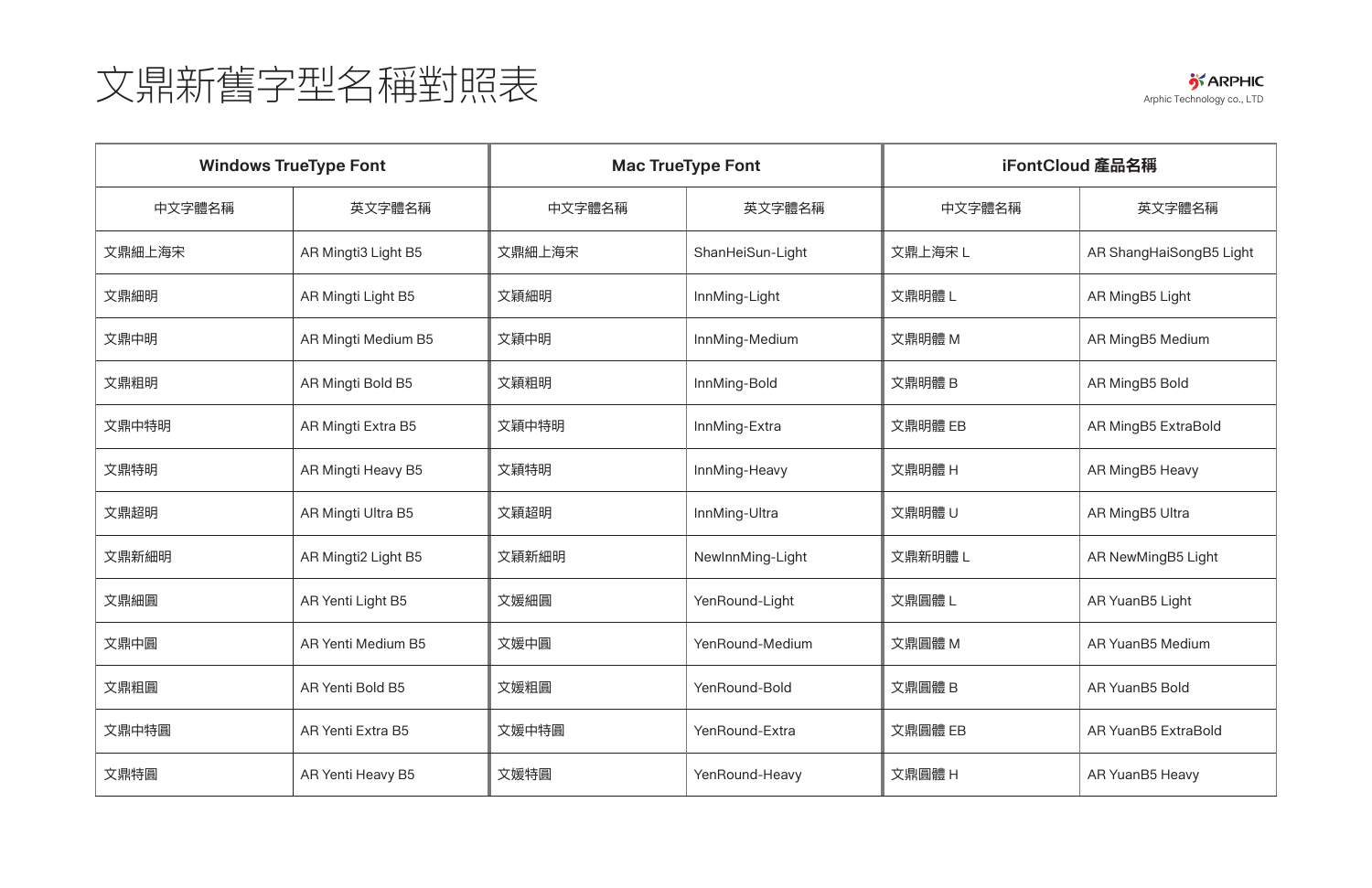| <b>S</b> ARPHIC            |
|----------------------------|
| Arphic Technology co., LTD |

| 文鼎超圓   | AR Yenti Ultra B5         | 文媛超圓   | YenRound-Ultra   | 文鼎圓體 U   | AR YuanB5 Ultra           |
|--------|---------------------------|--------|------------------|----------|---------------------------|
| 文鼎細黑   | AR Heiti Light B5         | 文祥細黑   | LinGothic-Light  | 文鼎黑體L    | AR HeiB5 Light            |
| 文鼎中黑   | <b>AR Heiti Medium B5</b> | 文祥中黑   | LinGothic-Medium | 文鼎黑體 M   | AR HeiB5 Medium           |
| 文鼎粗黑   | <b>AR Heiti Bold B5</b>   | 文祥粗黑   | LinGothic-Bold   | 文鼎黑體 B   | AR HeiB5 Bold             |
| 文鼎中特黑  | <b>AR Heiti Extra B5</b>  | 文祥中特黑  | LinGothic-Extra  | 文鼎黑體 EB  | <b>AR HeiB5 ExtraBold</b> |
| 文鼎特黑   | AR Heiti Heavy B5         | 文祥特黑   | LinGothic-Heavy  | 文鼎黑體 H   | AR HeiB5 Heavy            |
| 文鼎超黑   | <b>AR Heiti Ultra B5</b>  | 文祥超黑   | LinGothic-Ultra  | 文鼎黑體 U   | AR HeiB5 Ultra            |
| 文鼎新細黑  | AR Heiti2 Light B5        | 文玲新細黑  | NewGothic-Light  | 文鼎新黑體 L  | AR NewHeiB5 Light         |
| 文鼎新中黑  | AR Heiti2 Medium B5       | 文玲新中黑  | NewGothic-Meduim | 文鼎新黑體 M  | AR NewHeiB5 Medium        |
| 文鼎新粗黑  | AR Heiti2 Bold B5         | 文玲新粗黑  | NewGothic-Bold   | 文鼎新黑體 B  | AR NewHeiB5 Bold          |
| 文鼎新中特黑 | AR Heiti2 Extra B5        | 文玲新中特黑 | NewGothic-Extra  | 文鼎新黑體 EB | AR NewHeiB5 ExtraBold     |
| 文鼎新特黑  | AR Heiti2 Heavy B5        | 文玲新特黑  | NewGothic-Heavy  | 文鼎新黑體 H  | AR NewHeiB5 Heavy         |
| 文鼎細仿   | AR Fonsung Light B5       | 文蘭細仿   | NanSung-Light    | 文鼎仿宋L    | AR FangSongB5 Light       |
| 文鼎中仿   | AR Fonsung Medium B5      | 文蘭中仿   | NanSung-Medium   | 文鼎仿宋 M   | AR FangSongB5 Medium      |
| 文鼎粗仿   | AR Fonsung Bold B5        | 文蘭粗仿   | NanSung-Bold     | 文鼎仿宋 B   | AR FangSongB5 Bold        |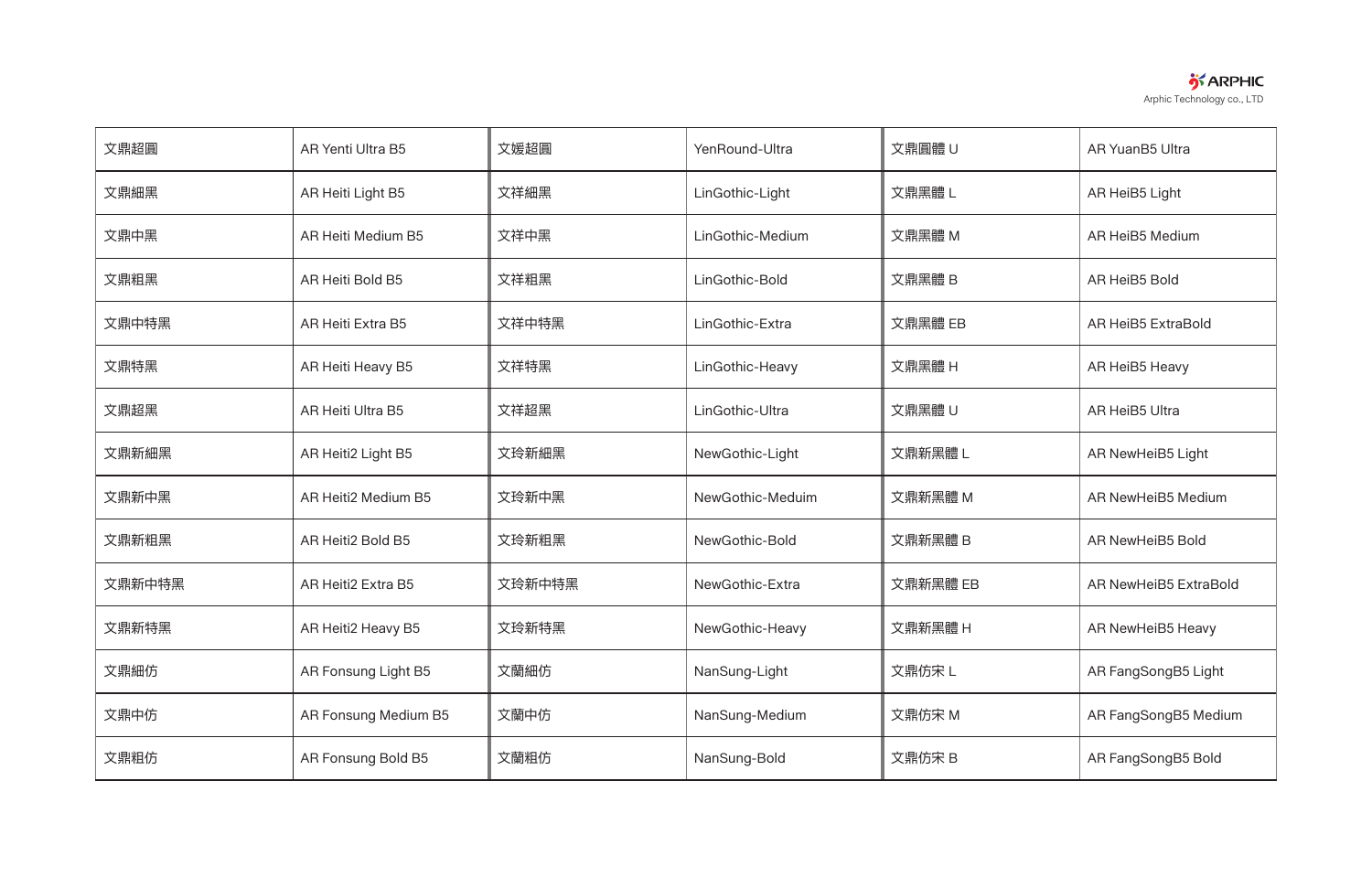

| 文鼎細標準楷體  | AR StdKaiti Light B5      | 文鼎細標準楷體  | StdkaiEG-Light-Big5  | 文鼎標準楷體 L  | AR StdKaiB5 Light      |
|----------|---------------------------|----------|----------------------|-----------|------------------------|
| 文鼎標準楷體   | AR StdKaiti Medium B5     | 文鼎標準楷體   | Stdkai-Medium        | 文鼎標準楷體 M  | AR StdKaiB5 Medium     |
| 文鼎粗標準楷體  | AR StdKaiti Bold B5       | 文鼎粗標準楷體  | StdkaiEG-Bold-Big5   | 文鼎標準楷體 B  | AR StdKaiB5 Bold       |
| 文鼎細標準宋體  | AR StdMingti Light B5     | 文鼎細標準宋體  | StdsungEG-Light-Big5 | 文鼎標準宋體 L  | AR StdSongB5 Light     |
| 文鼎標準宋體   | AR StdMingti Medium B5    | 文鼎標準宋體   | StdMing-Medium       | 文鼎標準宋體 M  | AR StdSongB5 Medium    |
| 文鼎粗標準宋體  | AR StdMingti Bold B5      | 文鼎粗標準宋體  | StdsungEG-Bold-Big5  | 文鼎標準宋體 B  | AR StdSongB5 Bold      |
| 文鼎中特標準宋體 | AR StdMingti Extra B5     | 文鼎中特標準宋體 | StdsungEG-Extra-Big5 | 文鼎標準宋體 EB | AR StdSongB5 ExtraBold |
| 文鼎特標準宋體  | AR StdMingti Heavy B5     | 文鼎特標準宋體  | StdsungEG-Heavy-Big5 | 文鼎標準宋體 H  | AR StdSongB5 Heavy     |
| 文鼎細楷     | AR Kaiti Light B5         | 文仁細楷     | ZenKai-Light         | 文鼎楷體L     | AR KaiB5 Light         |
| 文鼎中楷     | <b>AR Kaiti Medium B5</b> | 文仁中楷     | ZenKai-Medium        | 文鼎楷體 M    | AR KaiB5 Medium        |
| 文鼎粗楷     | AR Kaiti Bold B5          | 文仁粗楷     | ZenKai-Bold          | 文鼎楷體 B    | AR KaiB5 Bold          |
| 文鼎顏楷     | AR Yankai Heavy B5        | 文鼎顏楷     | YankaiEG-Heavy-Big5  | 文鼎顏楷 H    | AR YanKaiB5 Heavy      |
| 文鼎超顏楷    | AR Yankai Ultra B5        | 文鼎超顏楷    | YankaiEG-Ultra-Big5  | 文鼎顏楷 U    | AR YanKaiB5 Ultra      |
| 文鼎粗毛楷    | AR Maokai Bold B5         | 文鼎粗毛楷    | MaokaiEG-Bold-Big5   | 文鼎毛楷 B    | AR MaoKaiB5 Bold       |
| 文鼎中特毛楷   | AR Maokai Extra B5        | 文鼎中特毛楷   | MaokaiEG-Extra-Big5  | 文鼎毛楷 EB   | AR MaoKaiB5 ExtraBold  |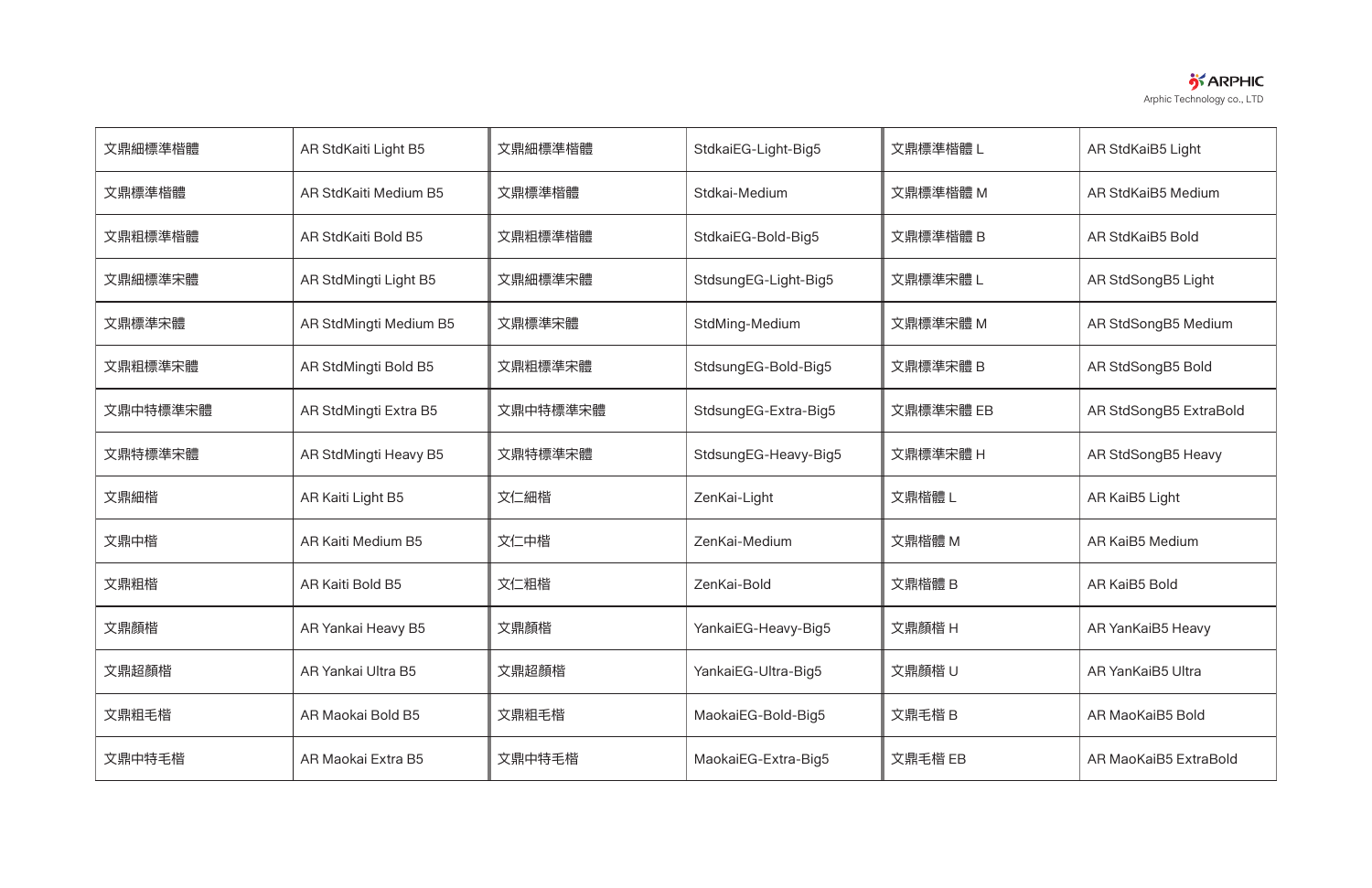

| 文鼎特毛楷   | AR Maokai Heavy B5        | 文鼎特毛楷   | MaokaiEG-Heavy-Big5     | 文鼎毛楷 H   | AR MaoKaiB5 Heavy      |
|---------|---------------------------|---------|-------------------------|----------|------------------------|
| 文鼎粗魏碑   | AR Weibei Bold B5         | 文廷粗魏碑   | WeiBei-Bold             | 文鼎魏碑 B   | AR WeiBeiB5 Bold       |
| 文鼎中隸    | AR Leisu Medium B5        | 文真中隸    | JenLei-Medium           | 文鼎隸書 M   | AR LiShuB5 Medium      |
| 文鼎中粗隸   | AR Leisu Demi B5          | 文真中粗隸   | JenLei-Demi             | 文鼎隸書 DB  | AR LiShuB5 DemiBold    |
| 文鼎粗隸    | AR Leisu Bold B5          | 文真粗隸    | JenLei-Bold             | 文鼎隸書 B   | <b>AR LiShuB5 Bold</b> |
| 文鼎細行楷   | AR Singkai Light B5       | 文鼎細行楷   | SingkaiEG-Light-Big5    | 文鼎行楷L    | AR XingKaiB5 Light     |
| 文鼎粗行楷   | AR Singkai Bold B5        | 文鼎粗行楷   | SingkaiEG-Bold-Big5     | 文鼎行楷 B   | AR XingKaiB5 Bold      |
| 文鼎中行書   | <b>AR Sinsu Medium B5</b> | 文鼎中行書   | HerSin-Medium           | 文鼎行書 M   | AR XingShuB5 Medium    |
| 文鼎古印體   | <b>AR Tankuin Bold B5</b> | 文鼎古印體   | TankuinEG-Bold-Big5     | 文鼎古印體 B  | AR GuYinB5 Bold        |
| 文鼎勘亭流   | AR Kantingliu Ultra B5    | 文志勘亭流   | KanTingLiu-Ultra        | 文鼎勘亭流 U  | AR KanTingLiuB5 Ultra  |
| 文鼎細鋼筆行楷 | AR Pensinkai Light B5     | 文鼎細鋼筆行楷 | PensinkaiEG-Light-Big5  | 文鼎鋼筆行楷 L | AR PenXingKaiB5 Light  |
| 文鼎中鋼筆行楷 | AR Pensinkai Medium B5    | 文鼎中鋼筆行楷 | PensinkaiEG-Medium-Big5 | 文鼎鋼筆行楷 M | AR PenXingKaiB5 Medium |
| 文鼎粗鋼筆行楷 | AR Pensinkai Bold B5      | 文鼎粗鋼筆行楷 | PensinkaiEG-Bold-Big5   | 文鼎鋼筆行楷 B | AR PenXingKaiB5 Bold   |
| 文鼎新藝體   | AR Singyi Ultra B5        | 文君新藝體   | SingYi-Ultra            | 文鼎新藝體 U  | AR XinYiB5 Ultra       |
| 文鼎海報體   | AR Pop Bold B5            | 文惠海報體   | Pop1-Bold               | 文鼎海報體 B  | AR HaiBaoB5 Bold       |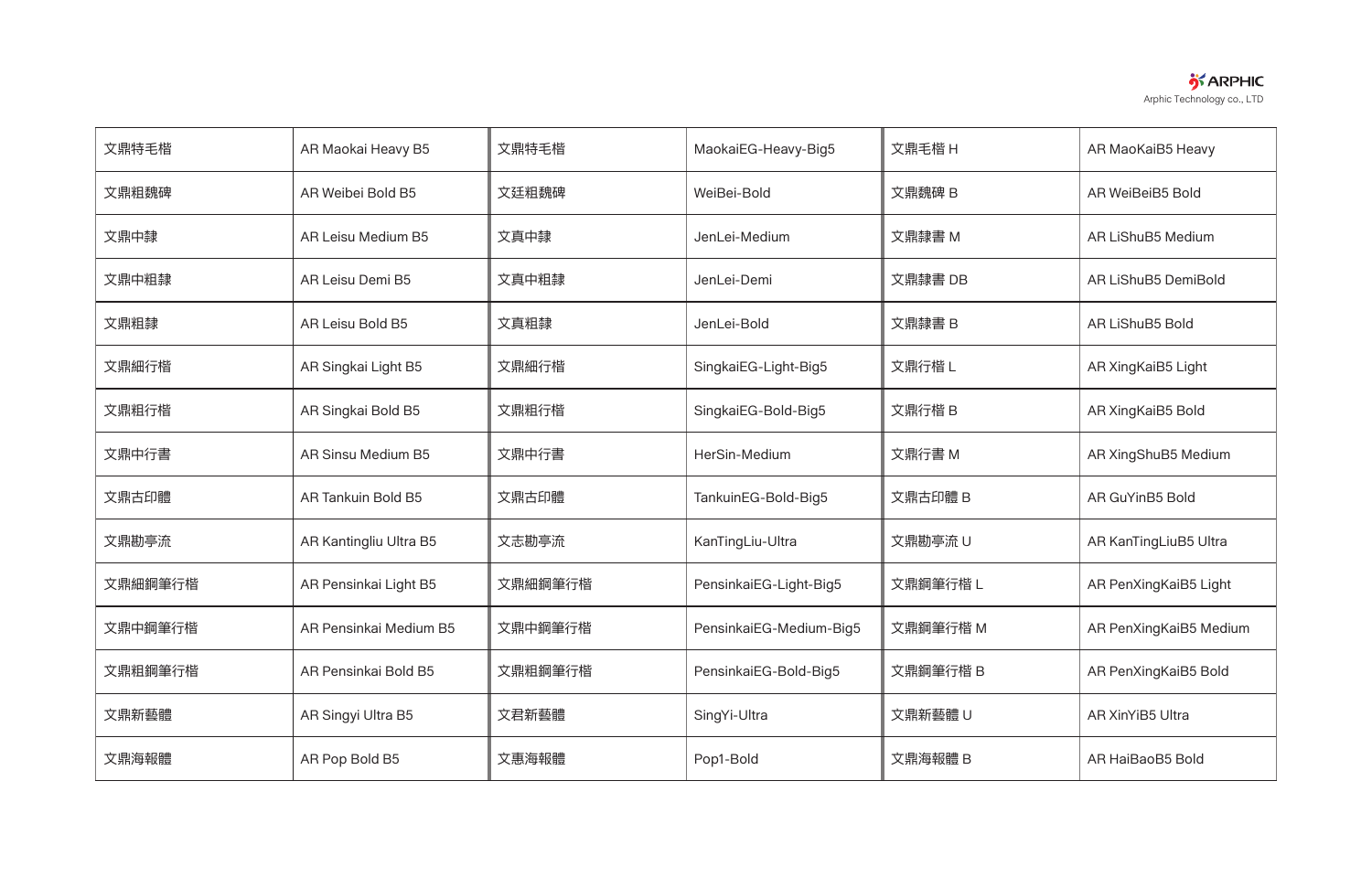

| 文鼎疊圓體        | AR DyeYenti Ultra B5      | 文安疊圓體      | OvlapRound-Ultra         | 文鼎疊圓U        | AR DieYuanB5 Ultra        |
|--------------|---------------------------|------------|--------------------------|--------------|---------------------------|
| 文鼎空疊圓        | AR Kungdieyuan Ultra B5   | 文安空疊圓      | OvlapRound_Outline-Ultra | 文鼎空疊圓U       | AR KongDieYuanB5 Ultra    |
| 文鼎中廣告體       | AR Pop3 Medium B5         | 文鼎中廣告體     | Pop3EG-Medium-Big5       | 文鼎廣告體 M      | AR GuangGaoB5 Medium      |
| 文鼎粗廣告體       | AR Pop3 Bold B5           | 文鼎粗廣告體     | Pop3EG-Bold-Big5         | 文鼎廣告體 B      | AR GuangGaoB5 Bold        |
| 文鼎中特廣告體      | AR Pop3 Extra B5          | 文鼎中特廣告體    | Pop3EG-Extra-Big5        | 文鼎廣告體 EB     | AR GuangGaoB5 ExtraBold   |
| 文鼎POP-2      | AR Pop2 Bold B5           | 文鼎POP-2    | Pop2EG-Bold-Big5         | 文鼎POP-2B     | AR Pop2B5 Bold            |
| 文鼎POP - 4    | AR Pop4 Bold B5           | 文鼎POP-4    | Pop4EG-Bold-Big5         | 文鼎POP - 4 B  | AR Pop4B5 Bold            |
| 文鼎甜妞體 B      | <b>AR TianniuB5 Bold</b>  |            |                          | 文鼎甜妞體 B      | <b>AR TianNiuB5 Bold</b>  |
| 文鼎甜妞體 P      | AR PTianNiu Heavy B5      | 文鼎甜妞體      | TianNiu-Heavy-Big5       | 文鼎甜妞體 H      | AR TianNiuB5 Heavy        |
| 文鼎甜妞體 U      | <b>AR TianniuB5 Ultra</b> |            |                          | 文鼎甜妞體 U      | <b>AR TianNiuB5 Ultra</b> |
| 文鼎俏黑體 P      | AR PChiauHei Extra B5     | 文鼎俏黑體      | ChiauHei-Extra-Big5      | 文鼎俏黑體 EB     | AR QiaoHeiB5 ExtraBold    |
| 文鼎俏黑體 U      | AR QiaoheiB5 Ultra        |            |                          | 文鼎俏黑體 U      | AR QiaoHeiB5 Ultra        |
| 文鼎新潮 POP 體 P | AR PShinChanPOP Heavy B5  | 文鼎新潮 POP 體 | ShinChanPOP-Heavy-Big5   | 文鼎新潮 POP 體 H | AR XinChaoPOPB5 Heavy     |
| 文鼎鬚勘亭流 H     | AR XukantingliuB5 Heavy   |            |                          | 文鼎鬚勘亭流 H     | AR XuKanTingLiuB5 Heavy   |
| 文鼎板刻POP體 E   | AR BankepopB5 Extra       |            |                          |              |                           |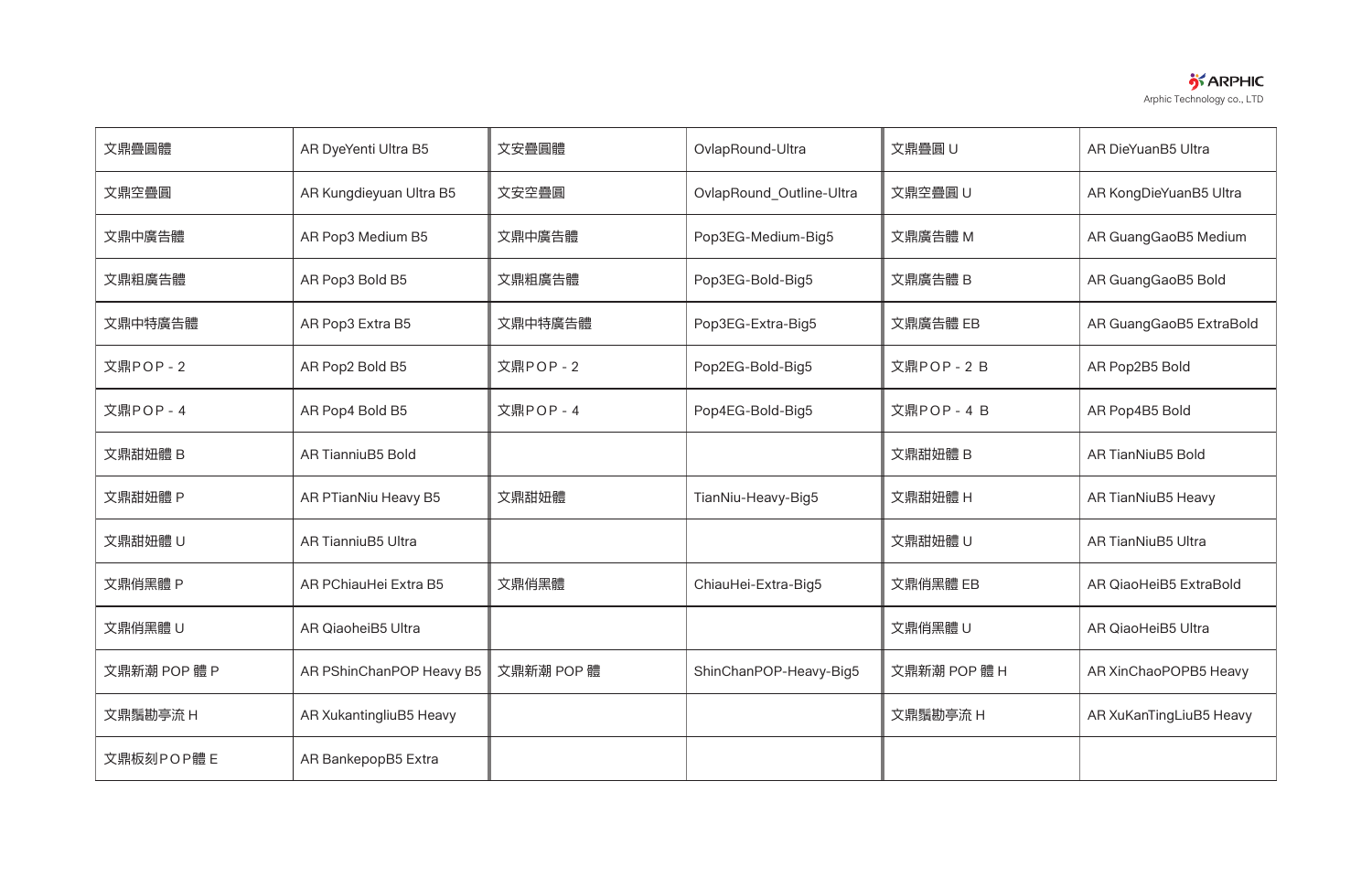

| 文鼎簪梅體 P  | AR PJanMei Ultra B5    | 文鼎簪梅體 | JanMei-Ultra          | 文鼎簪梅體 U  | AR ZhanMeiB5 Ultra        |
|----------|------------------------|-------|-----------------------|----------|---------------------------|
| 文鼎草莓體 P  | AR PTsauMei Heavy B5   | 文鼎草莓體 | TsauMei-Heavy         | 文鼎草莓體 H  | AR CaoMeiB5 Heavy         |
| 文鼎瓢蟲體 P  | AR PPiauChung Ultra B5 | 文鼎瓢蟲體 | PiauChung-Ultra       | 文鼎瓢蟲體 U  | AR PiaoChongB5 Ultra      |
| 文鼎花草體 P  | AR PHuaTsau Extra B5   | 文鼎花草體 | HuaTsau-Extra         | 文鼎花草體 EB | AR HuaCaoB5 ExtraBold     |
| 文鼎甜心體 P  | AR PTianShin Ultra B5  | 文鼎甜心體 | TianShin-Ultra        | 文鼎甜心體 U  | <b>AR TianXinB5 Ultra</b> |
| 文鼎親親體 P  | AR PChinChin Ultra B5  | 文鼎親親體 | ChinChin-Ultra        | 文鼎親親體 U  | AR QinQinB5 Ultra         |
| 文鼎嘟嘟猴體 U | AR DuduhouB5 Ultra     |       |                       | 文鼎嘟嘟猴體 U | AR DuDuHouB5 Ultra        |
| 文鼎咕咕雞體 U | AR GugujiB5 Ultra      |       |                       | 文鼎咕咕雞體 U | <b>AR GuGuJiB5 Ultra</b>  |
| 文鼎水瓶座 A  | AR AquariusAB5 Ultra   |       |                       | 文鼎水瓶座 U  | AR AquariusAB5 Ultra      |
| 文鼎金牛座 A  | AR TaurusAB5 Ultra     |       |                       | 文鼎金牛座 U  | AR TaurusAB5 Ultra        |
| 文鼎雙魚座 A  | AR PiscesAB5 Ultra     |       |                       | 文鼎雙魚座U   | AR PiscesAB5 Ultra        |
| 文鼎汪汪狗體 U | AR WangwanggouB5 Ultra |       |                       |          |                           |
| 文鼎元氣豬 U  | AR YuangizhuB5 Ultra   |       |                       |          |                           |
| 文鼎火柴體    | AR Huochai Bold B5     | 文鼎火柴體 | HuochaiEG-Bold-Big5   | 文鼎火柴體 B  | AR HuoChaiB5 Bold         |
| 文鼎水管體    | AR Shueiguan Bold B5   | 文鼎水管體 | ShueiguanEG-Bold-Big5 | 文鼎水管體 B  | AR ShuiGuanB5 Bold        |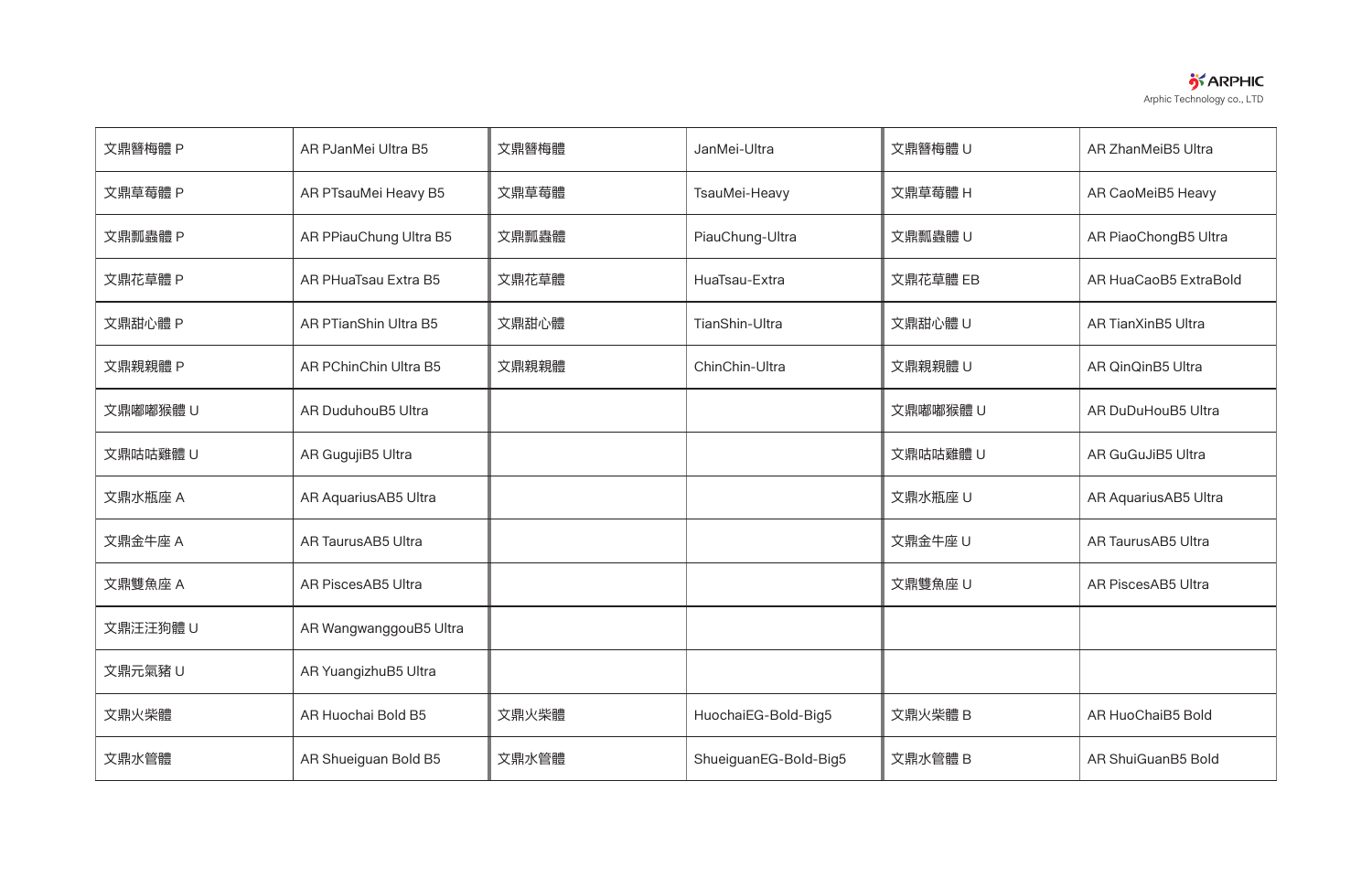

| 文鼎顏楷九宮體 | AR Yankaigung Ultra B5   | 文鼎顏楷九宮體 | YankaigungEG-Ultra-Big5 | 文鼎顏楷九宮體 U | AR YanKaiGongB5 Ultra       |
|---------|--------------------------|---------|-------------------------|-----------|-----------------------------|
| 文鼎香腸體   | AR Shiangchang Bold B5   | 文鼎香腸體   | ShiangchangEG-Bold-Big5 | 文鼎香腸體 B   | AR XiangChangB5 Bold        |
| 文鼎瀟灑體   | AR Shiansa Medium B5     | 文鼎瀟灑體   | ShiansaEG-Medium-Big5   | 文鼎瀟灑體 M   | AR XiaoSaB5 Medium          |
| 文鼎花瓣體   | AR Huaban Ultra B5       | 文鼎花瓣體   | HuabanEG-Ultra-Big5     | 文鼎花瓣體 U   | AR HuaBanB5 Ultra           |
| 文鼎霹靂體   | AR Pili Ultra B5         | 文鼎霹靂體   | PiliEG-Ultra-Big5       | 文鼎霹靂體 U   | AR PiLiB5 Ultra             |
| 文鼎妞妞體   | <b>AR Niuniu Bold B5</b> | 文鼎妞妞體   | NiuniuEG-Bold-Big5      | 文鼎妞妞體 B   | <b>AR NiuNiuB5 Bold</b>     |
| 文鼎荊棘體   | AR Jingji Medium B5      | 文鼎荊棘體   | JingjiEG-Medium-Big5    | 文鼎荊棘體 M   | AR JingJiB5 Medium          |
| 文鼎竹子體   | AR Jutz Medium B5        | 文鼎竹子體   | JutzEG-Medium-Big5      | 文鼎竹子體 M   | AR ZhuZiB5 Medium           |
| 文鼎誰的字體  | AR Sheide Medium B5      | 文鼎誰的字體  | SheideEG-Medium-Big5    | 文鼎誰的字體 M  | AR SheiDeB5 Medium          |
| 文鼎鬍子體   | <b>AR Hutz Extra B5</b>  | 文鼎鬍子體   | HutzEG-Extra-Big5       | 文鼎鬍子體 EB  | <b>AR HuZiB5 ExtraBold</b>  |
| 文鼎石頭體   | <b>AR Stone Extra B5</b> | 文鼎石頭體   | StoneEG-Extra-Big5      | 文鼎石頭體 EB  | <b>AR StoneB5 ExtraBold</b> |
| 文鼎行楷碑體  | AR Singkaibei Bold B5    | 文鼎行楷碑體  | SingkaibeiEG-Bold-Big5  | 文鼎行楷碑體 B  | AR XingKaiBeiB5 Bold        |
| 文鼎賤狗體   | AR Jiangou Bold B5       | 文鼎賤狗體   | JiangouEG-Bold-Big5     | 文鼎賤狗體 B   | AR JianGouB5 Bold           |
| 文鼎彈簧體   | AR Tanhuang Bold B5      | 文鼎彈簧體   | TanhuangEG-Bold-Big5    | 文鼎彈簧體 B   | AR TanHuangB5 Bold          |
| 文鼎齒輪體   | AR Chrluen Medium B5     | 文鼎齒輪體   | ChrluenEG-Medium-Big5   | 文鼎齒輪體 M   | AR ChiLunB5 Medium          |